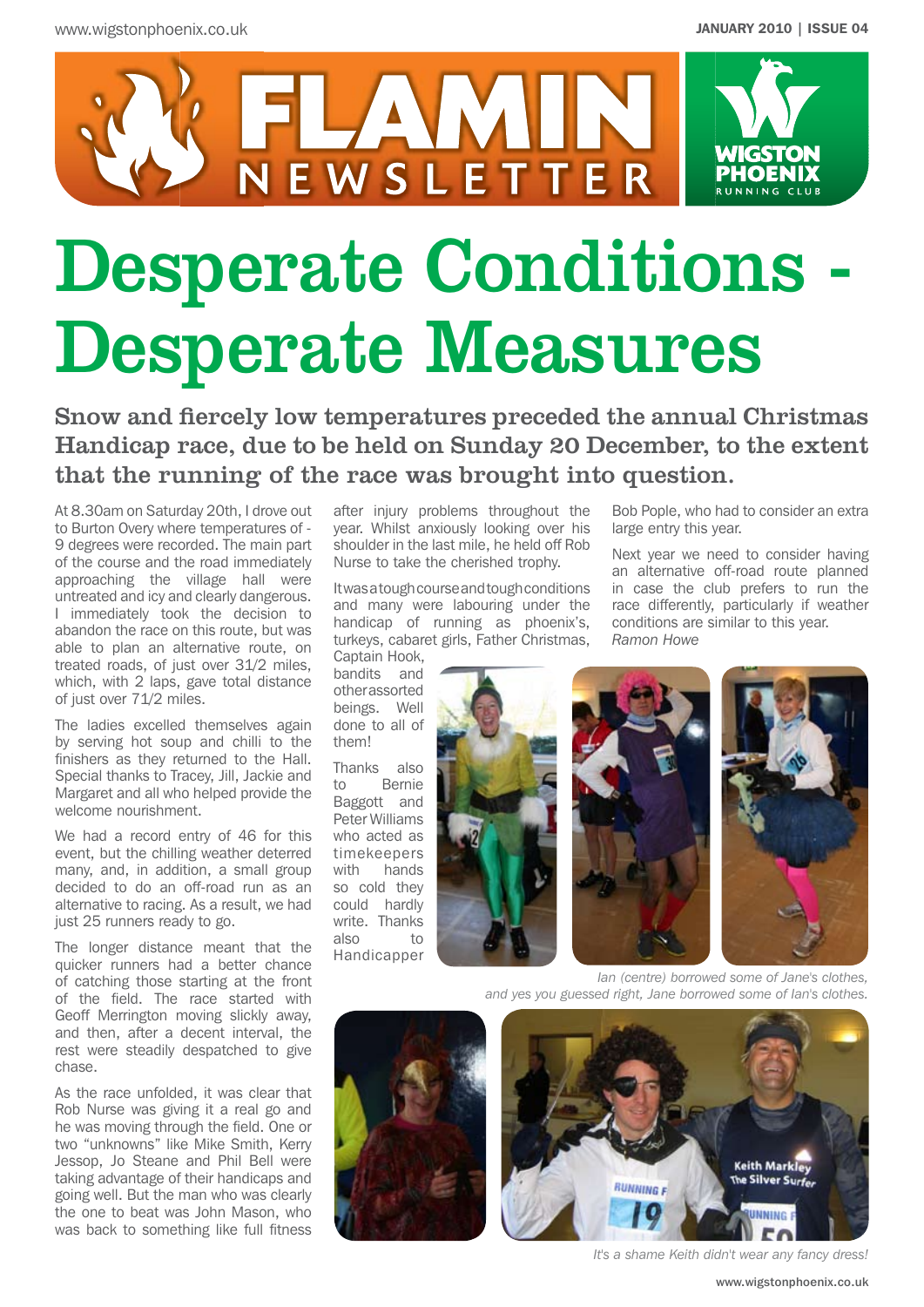## Christmas Handicap 2009 - Award Winners

#### Distance 7.5 mls approx.

| 1st Male            | John Mason              | 53.20                |
|---------------------|-------------------------|----------------------|
| 2 <sub>nd</sub>     | <b>Rob Nurse</b>        | 48.45 (fastest time) |
| 3rd                 | Mike Smith              | 64.50                |
| 1st Female          | Julie Usher             | 63.26                |
| 2 <sub>nd</sub>     | Kerry Jessop            | 67.02                |
| 3rd                 | Jo Steane               | 71.11                |
| 1st MV40 thereafter | Mike Stiff              | 55.12                |
| 1st FV40            | Sandra Long             | 74.27                |
| 1st MV50            | Les Chesterton          | 51.50                |
| 1st FV50            | <b>Carole Priestley</b> | 68.39                |



## County XC Championships

#### Brockshill County Park, Saturday 10th January

With more snow on the Friday, it looked like tough conditions were in store at the County Cross Country Championships at Brockshill on Saturday, and there was!

In the Ladies race the U20, Seniors & Master all went out together and Julie Lamb was our only entrant. After braving the conditions she finished well in a strong field to finish 5th in her Masters age group and 13th overall.

The Senior Mens race again included the U20 Men and also the Masters Men which made a field of nearly 100 runners. The standard of runners was very high and the fast downhill start opened up the leading pack very quickly. Following the perimeter of the nearby fields the first lap was a short one which was then extended further for 2 more longer laps around more exposed and windy fields. The worst part was having to negotiate a ploughed field which was rock solid and uneven. We then entered the park through a gap in a hedge and had to make our way through the trees with lots of twists & turns. 10k felt a lot further in these conditions when being used to running the same distance on the road. Lots of support from other Phoenix members spurred us on though. All our men entered were in the Masters age group and Jonathan Burch had a great race & finished 9th in the Masters age group. Craig and Les battled it out with each other and a sprint finish from Craig just piped Les at the end. New boy Mick Jordan continues to improve and hopefully we'll see him running in some of the LRRL road races?

------------------------------------------------------------------------

### LRRL Race 2 - Barrow 6 Sunday 24th January 2010

Date: Sunday 24th January

Start Time: 10:30am

**Location:** Humphrey Perkins School, Cotes Road, Barrow Upon Soar

Once again Barrow Runners will be hosting the Barrow 6 race as part of the LRRL Winter season. The route is unchanged from previous years and also unchanged will be the supply of tea, coffee and cake at the finish!

After a great start at Ashby we need another good turn out in Barrow to keep up the momentum.



------------------------------------------------------------------------

#### LRRL LEAGUE 2010 After Ashby 5

| <b>MEN - DIV. 3</b>    | <b>Points</b> |
|------------------------|---------------|
| Charnwood AC           | 20            |
| <b>Wigston Phoenix</b> | 17            |
| West End               | 15            |
| Desford                | 14            |
| Whetstone              | 13            |
| Harborough             | 12            |
| <b>Sth Derbys</b>      | 11            |
| Shepshed               | 10            |
| L University           | 9             |
| Charnwood Tri          | 8             |
| Nuneaton               | 7             |

| WOMEN - DIV. 3         | <b>Points</b> |
|------------------------|---------------|
| <b>Wigston Phoenix</b> | 25            |
| Ivanhoe B              | 22            |
| Wreake B               | 20            |
| Harborough             | 19            |
| Hermitage B            | 18            |
| <b>Hinckley B</b>      | 17            |
| Nuneaton               | 16            |
| Shepshed               | 15            |
| L. Tri B               | 14            |
| Whetstone              | 13            |
| Wigston Phoenix B      | 12            |
| Roadhoggs B            | 11            |
| Stilton B              | 10            |
| Harborough B           | 9             |
| West End B             | 8             |
| S. Derbys              | 7             |
| L University           | 0             |
| Charnwood Tri          | $\Omega$      |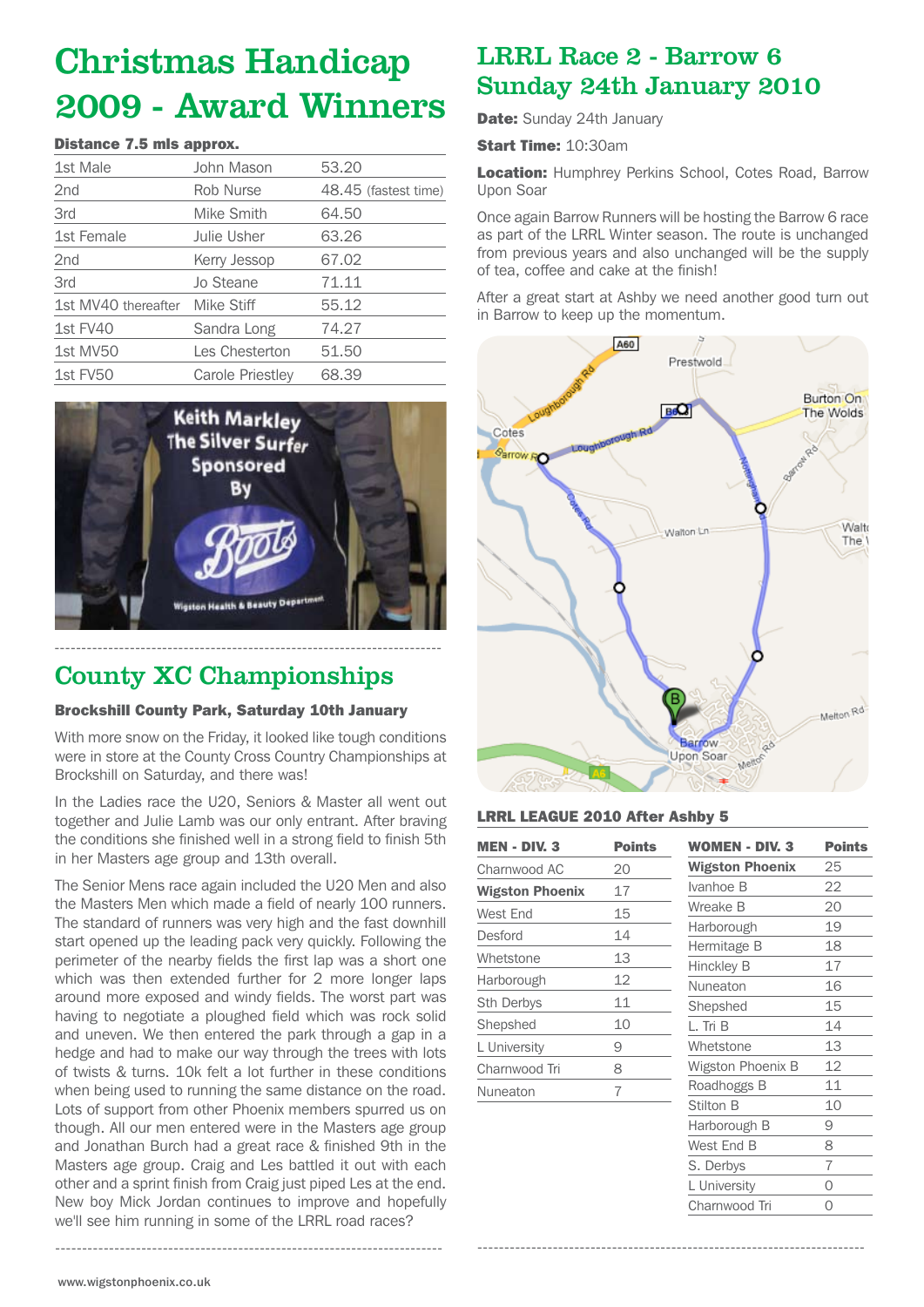# Club AGM news in brief

#### The first AGM for the new club will be held at 8.30pm on Tuesday 9th February in the Lounge at Wigston British Legion.

This will be your opportunity to express a view on how the new club is being run and to put your points to the Committee. All the Officers of the club will be up for re-election and if anyone wishes to be considered for the posts of Chairman, Treasurer or Secretary, they should submit details to the Secretary, Ramon Howe.

Persons wishing to put forward a motion for consideration at the AGM should give details to the Secretary, Ramon Howe, by Tuesday 26th January which is two weeks before the date of the AGM. We will be putting forward a motion to adopt a new constitution as a draft copy has been in use since the club was officially approved by England Athletics in September 2009.

There will be a variety of reports presented on the night by Committee members including financial statements for 2009, club activities during the year and aims for 2010. Please take an interest in your club by attending.

------------------------------------------------------------------------

## Derby Runner XC Update

Race 4 is organised by Shepshed and takes place at Grace Dieu Manor School, Thringstone LE67 5UG on 31st January. Start time for juniors is 10:15, men 10:55 and women 11:05. Course is a single lap of about 5 miles and studs are recommended because of some rocky ground. A good course and a decent amount of free parking available.

**Race 5** is put on by Hinckley and takes place at Bosworth Battlefield Visitor Centre on 14th February. Juniors off at 10:30 and adults at 11:00. Special parking for runners at a cost of £1. Course is 1 long lap and 1 short lap making a total of 5.35 miles. Toilets available at the visitor centre.

Entry fee for each race is £2.50 payable on the day to either Mike Stiff, Bob Pople or Pete Williams.

Check out the website for more details: www.derbyrunnerleague.co.uk

## Club Presentation Night

------------------------------------------------------------------------

The inaugural Wigston Phoenix RC Presentation Night will be held in the Lounge at Wigston British Legion at 7.30pm on Thursday 21st January 2010. The cost is £3 per person and includes one free raffle ticket for which the top prize is a **£40 gift voucher** from Rob Pullen's Leicester Running Shop. We have requested that Committee members donate additional prizes and members are also welcome to provide other voluntary gifts. Proceeds from the raffle will be donated to a nominated charity.

As well as the usual club trophies for performance and contribution, we will again be issuing the club standard awards for 2009 and a splendid buffet will be provided. Please make a note of the date in your diaries and join us for the club's first social event for 2010.

#### New Members

Welcome to ex-OWLS members **Mark Powell** who joined the club second claim in December 2009 and to **Neil Carter** who joined first claim in January 2010

-------------------------------------------------------------

#### Membership Updates

We had 113 paid up club members during 2009. This represents a net loss of 11 members during the year represented by 27 people not renewing their membership and 16 new members joining.

With regards to the 2010 membership fee the Committee has agreed to keep the cost at £18 with a 50% concessionary rate. This is to be payable from the date of the AGM, 9th February 2010 onwards. Further details will be made available in the next newsletter and members will be asked to renew by April 2010 or their membership will have deemed to have lapsed.

-------------------------------------------------------------

#### On Display

A new notice board has been purchased for use on Tuesday nights at the Legion. The intention is to use for dates of next races, names of new members, formal meeting dates and other variable information as required on a weekly basis. Entry forms, results, race information, newsletters and other club information will continue to be made available on the pool table for general viewing.

### -------------------------------------------------------------

#### Club Kit

Members will be aware that we have run out of certain sizes of club vest from the initial order of 100 that was provided. We have a further 22 vests on order comprising of size 10 for ladies and L, XL and XXL for men. Our suppliers have informed us that delivery is expected by the end of January. You will be entitled to a free vest if you previously owned an OWLS vest but for new purchases the cost will be £13.50 and are available from Mike Stiff. We continue to research the options for other club kit that we will make available during 2010.

#### Menphys Walk

This annual event takes place on Sunday 9th May 2010 from 8am at Wigston Liberal Club. There are 3 different distances and walk 3 of 14 miles may be attractive to members to use as a running route as in previous years. Further details are available from the website www. menphys.org.uk

-------------------------------------------------------------